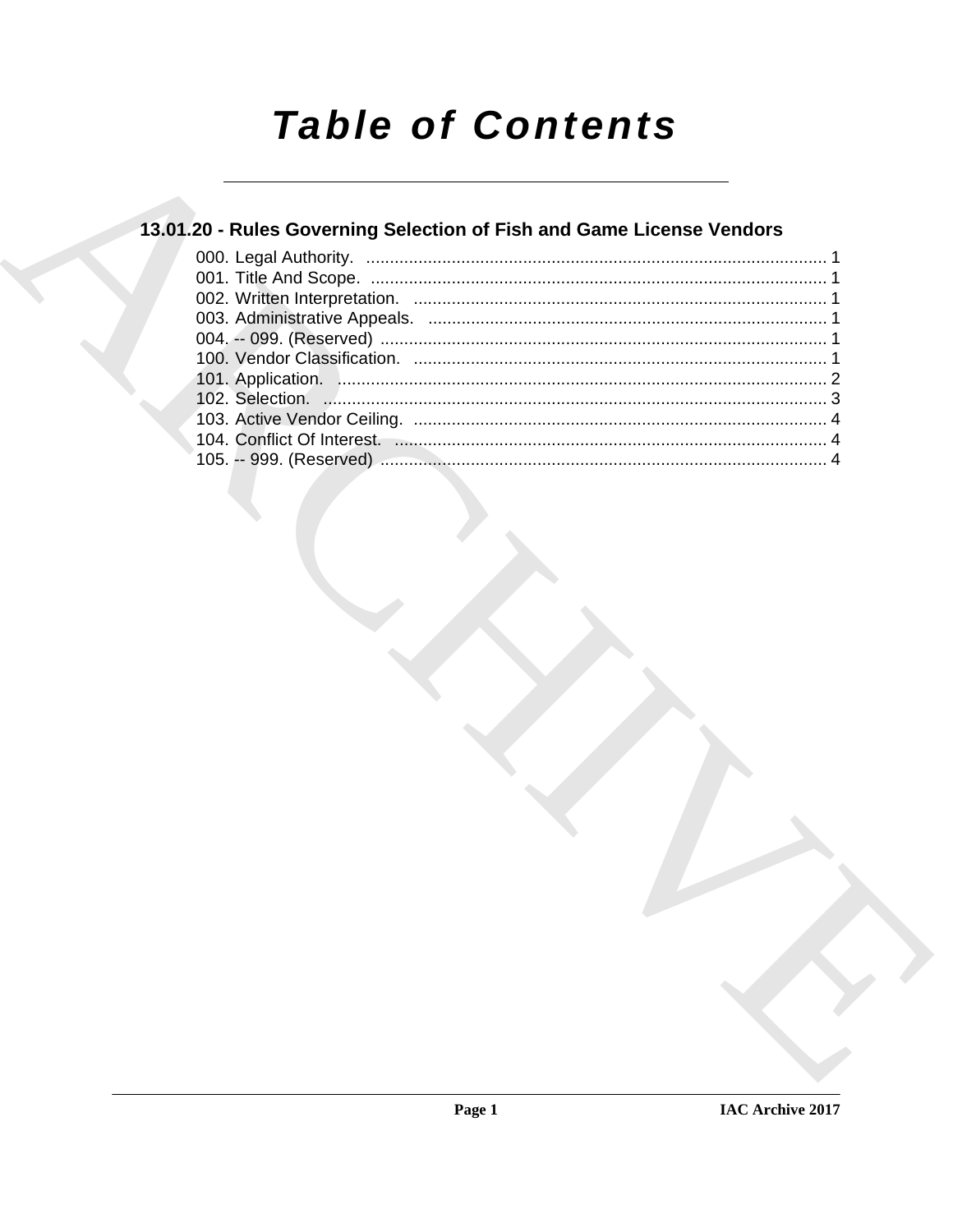#### **IDAPA 13 TITLE 01 CHAPTER 20**

#### <span id="page-1-0"></span>**13.01.20 - RULES GOVERNING SELECTION OF FISH AND GAME LICENSE VENDORS**

#### <span id="page-1-1"></span>**000. LEGAL AUTHORITY.**

**CHAPTER 20**<br> **CHAPTER 30**<br> **CHAPTER 30**<br> **CHAPTER 30**<br> **CHAPTER 30**<br> **CHAPTER 30**<br> **CHAPTER 30**<br> **CHAPTER 30**<br> **CHAPTER 30**<br> **CHAPTER 30**<br> **CHAPTER 30**<br> **CHAPTER 30**<br> **CHAPTER 30**<br> **CHAPTER 30**<br> **CHAPTER 30**<br> **CHAPTER 30** These rules are established in accordance with Section 36-301, Idaho Code, which says in part: "The Fish and Game Commission shall prescribe by rule... (2) the criteria for authorizing a person as a license vendor. In developing the criteria, the Commission shall consider the cost to the state to install and maintain a license vendor and the public's need to be able to reasonably obtain the necessary license. The criteria should include, but are not limited to, the remoteness of the location; availability of licenses in the area; angling and hunting supplies and services at the location; distance to the next closest license vendor; and the number of licenses issued at the location." Under Sections 36-301(b) and 36-303, Idaho Code, the director is authorized to supervise the issuing of all licenses and the selection of license vendors. (3-20-97) selection of license vendors.

#### <span id="page-1-2"></span>**001. TITLE AND SCOPE.**

The title of this chapter is "Rules Governing Selection of Fish and Game License Vendors." These rules establish the criteria for selecting license vendors. (3-20-97)

#### <span id="page-1-3"></span>**002. WRITTEN INTERPRETATION.**

Written interpretation of these rules and documentation of compliance are available at the Department of Fish and Game's headquarters office. (3-20-97)

#### <span id="page-1-4"></span>**003. ADMINISTRATIVE APPEALS.**

Administrative appeals are governed under IDAPA 13.01.01, "Rules of Practice and Procedure." (3-20-97)

#### <span id="page-1-5"></span>**004. -- 099. (RESERVED)**

#### <span id="page-1-7"></span><span id="page-1-6"></span>**100. VENDOR CLASSIFICATION.**

All vendor applications will be classified into a class designation for record keeping, approval and statistical purposes. The classifications are defined as follows: (3-20-97) purposes. The classifications are defined as follows:

**01. Class One**. Sporting goods store carrying a complete line of hunting and fishing supplies and other sporting equipment and supplies, and open a minimum of five (5) days a week year around except for major holidays. (3-20-97)

**02. Class Two**. A store with a sporting goods department or section which carries a complete line of hunting and fishing supplies and other sporting equipment, and open a minimum of five (5) days a week year around except for maior holidays. (3-20-97) except for major holidays.

**03.** Class Three. A store which specializes in a single aspect of hunting or fishing such as gun, archery hing shops. (3-20-97) or fly fishing shops.

#### **04. Class Four**. (3-20-97)

**a.** Strategic. A business or government agency located in an area where the Department has determined there is a need for the public to have licenses available. This may be in areas where there is no or very<br>limited license availability within a twenty-five (25) mile radius from established license vendors. (3-2 limited license availability within a twenty-five  $(25)$  mile radius from established license vendors.

**b.** Exceptional Service. A business which can provide exceptional license availability in comparison to existing license vendors in the vicinity. This may include, for example, being open twenty-four  $(24)$  hours a day, seven  $(7)$  days a week, but which would not be classified as a class one, two, or three vendor.  $(3-2$ seven (7) days a week, but which would not be classified as a class one, two, or three vendor.

**05. Class Five**. A business which is not open on a twelve (12) month basis such as summer fishing resorts, but which would otherwise qualify for classes one to four, inclusive. If the business is an outfitter or guide, it must have a permanent business location open to the public for license services. (3-20-97) must have a permanent business location open to the public for license services.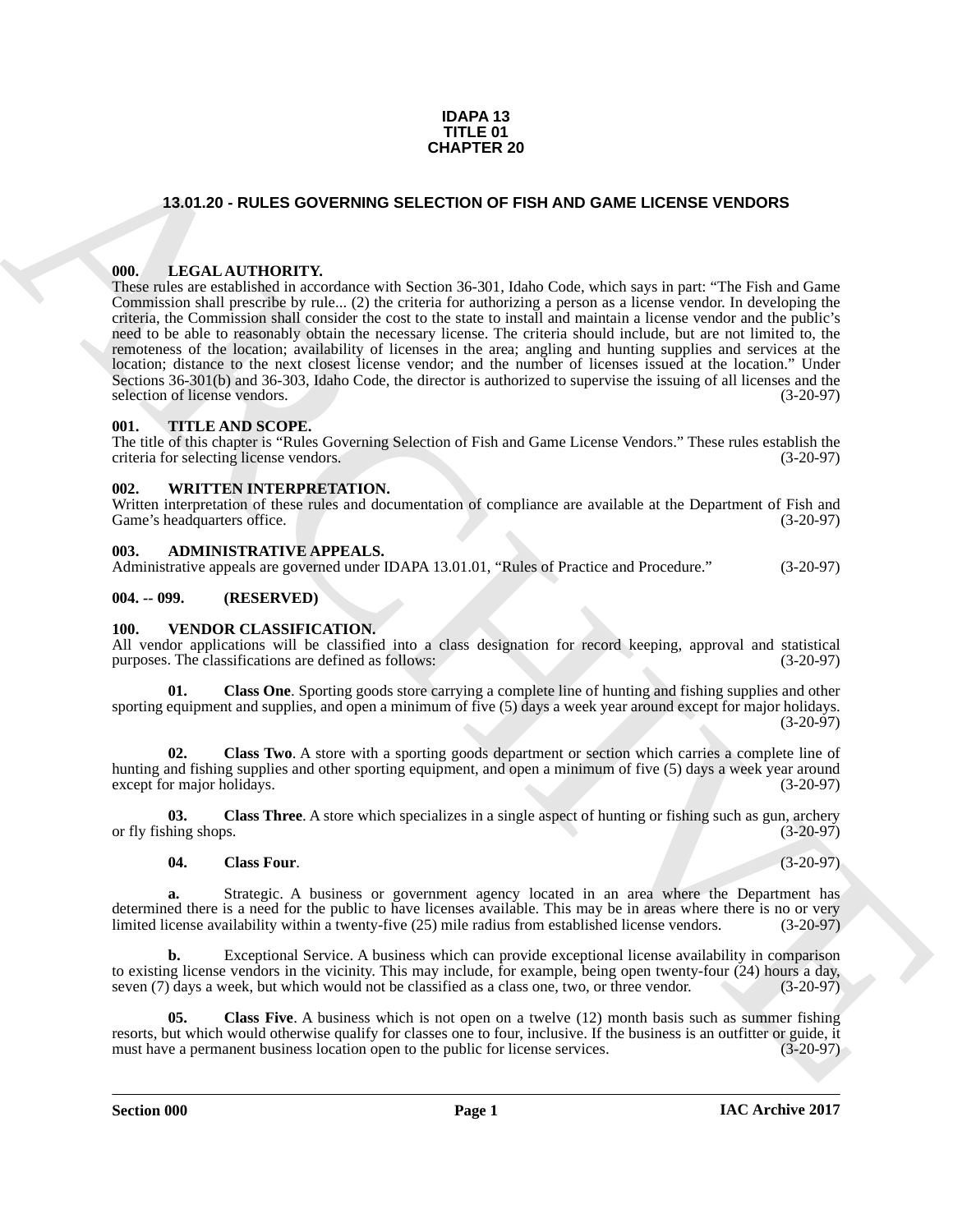**06.** Class Six. All other businesses which provide no special or exceptional service to the Department or public. (3-20-97) or public.  $(3-20-97)$ 

#### <span id="page-2-1"></span><span id="page-2-0"></span>**101. APPLICATION.**

**01.** Form. The director will develop and provide, as necessary, a license vendor application form ating these rules. (3-20-97) incorporating these rules.

#### <span id="page-2-4"></span><span id="page-2-3"></span>**02. Department**. (3-20-97)

**a.** Form. The License Section will send to the applicant the vendorship application form and transmittal letter or a business may print the application form and transmittal letter from the Idaho Fish and Game<br>(5-8-09) website. (5-8-09)

**b.** Nonresponse by Applicant. The application sent out by the License Section will be considered void if the License Section has not received the application form and all other required information from the applicant sixty (60) days after the date of the transmittal letter. The applicant may request up to a thirty (30) day time extension<br>to complete the form from the License Operations Manager. (5-8-09) to complete the form from the License Operations Manager.

**Department of Fish and Game<br>
or public and Game<br>
or public and Control intervention of Fish & Game Licensine Website<br>
or public and Fish and Theoretical Action (i.e., a corresponding service to be Deposite<br>
on the same o c.** Application Review -- Quarterly. The License Operations Manager will quarterly evaluate vendor applications for approval or denial. The License Operations Manager will have thirty (30) calendar days after receipt of all necessary forms from the applicant and department personnel to review and investigate the application. The date received plus thirty (30) days will determine into which quarterly evaluation each vendor application will be considered. Applications from the same area will be evaluated together to determine which will best meet the needs for a vendorship in that area. The evaluations and determination of approval or denial will be made quarterly on or before March 1, June 1, September 1, and December 1. Exceptions may be made by the Department when there are overriding Department and public needs for an immediate replacement of a license vendor in an area. This will primarily occur where there would be no vendor services available to the public within a twenty-five (25) mile radius. (5-8-09)

**d.** Field Review. After the License Section has received the application form and all other required information from an applicant, they will contact the Regional Conservation Officer for a recommendation on the application. The Regional Conservation Officer may contact the local Conservation Officer to conduct an on-site visit of the applicants business. The Regional Conservation Officer will have ten (10) days to provide the License Section with a recommendation on the application. (5-8-09)

#### <span id="page-2-2"></span>**03. Applicant**. (3-20-97)

**a.** Application Form. A license vendor applicant must complete the application form in its entirety.<br>e or misleading response will void the application. (3-20-97) Any false or misleading response will void the application.

**b.** Credit Rating. The applicant must submit the original copy of a current credit rating from a recognized credit bureau with the completed application form. (3-20-97)

**c.** Form Submission. The completed vendorship application form and credit rating must be submitted to the License Section no later than sixty (60) days after the date of the application transmittal letter. Failure by the applicant to meet these time frames will void the application. (5-8-09)

**d.** Approved Application. If the application is approved the required vendorship contract, agreements, deposits, and bond (if required) must be received within sixty (60) days from the date of the applicant's approval letter. Failure to meet the deadlines will void the approval except for extenuating circumstances approved by the License Operations Manager. (5-8-09)

**e.** Denied Application. Any applicant who has been denied a license vendorship may appeal that decision to the director. The applicant may request the director to establish a hearing in accordance with the<br>Administrative Procedures Act. (3-20-97) Administrative Procedures Act.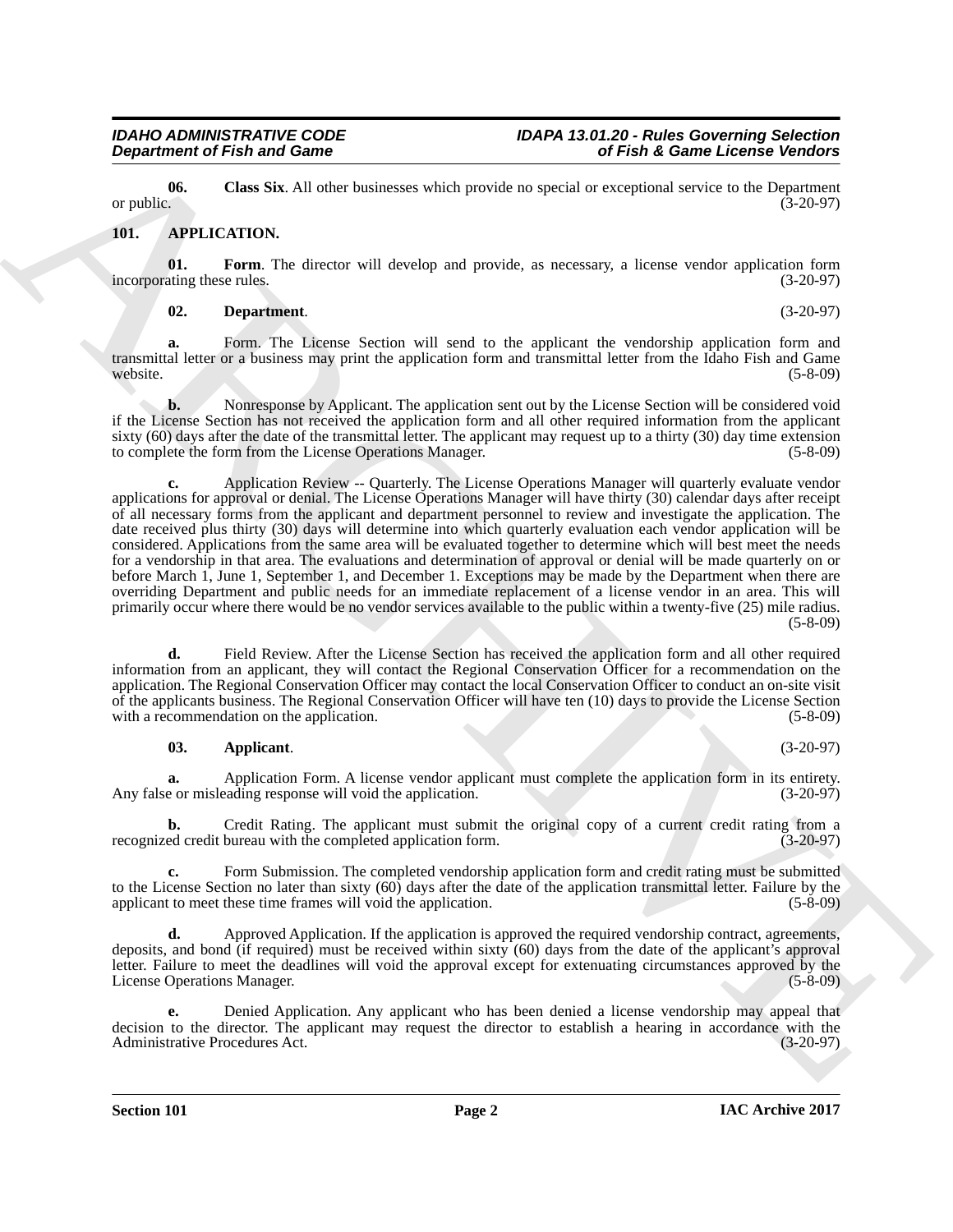<span id="page-3-1"></span><span id="page-3-0"></span>**102. SELECTION.**

The following factors will be considered for selecting an applicant to become a fish and game license vendor:

(5-8-09)

<span id="page-3-5"></span>**01. Low Numbered Vendors**. Applicants classified in lower-numbered vendor classifications will be given priority over applicants in higher-numbered classifications from the same general location. (3-20-97)

<span id="page-3-3"></span>**02. Class Six Applicants**. Applicants classified as class six (6) will generally not be approved. They will be approved only when they have demonstrated a major significant public benefit to have a license vendorship at their location. (3-20-97)

<span id="page-3-15"></span>**03. Unsettled Debts Reported**. Applicants who have unsettled debts reported and listed with a credit bureau will not be approved. Unsettled debts that are in dispute will not be considered against the applicant.

(3-20-97)

<span id="page-3-12"></span>**04.** Surety Bond Needed. Applicants who would otherwise qualify for a vendorship and have been in business less than three (3) years will be required to furnish the Department a ten thousand dollar (\$10,000) surety bond in the form and length as determined by the director. (3-20-97) bond in the form and length as determined by the director.

<span id="page-3-2"></span>**05. Applicant Cooperation Required**. The applicant and its employees should exhibit a cooperative attitude toward the license issuing requirements; however, this shall not be the only rationale for denying a vendorship. (3-20-97)

<span id="page-3-9"></span>**06. Permanent Place of Business Required**. Applicants who do not have a permanent place of open and accessible to all segments of the public will not be approved. (3-20-97) business open and accessible to all segments of the public will not be approved.

**07. Number of Existing Vendors in Area**. The number of existing vendors in the applicant's geographical area and their distance to the applicant. For the three (3) closest existing vendors, their hours and days of operation, classification, accessibility to the public, and other pertinent information, including their distance to the applicant, will be compared to the applicant.

<span id="page-3-14"></span><span id="page-3-8"></span><span id="page-3-6"></span><span id="page-3-4"></span>**08.** Incorporated City. If the applicant is in an incorporated city, the number of vendors in the city. (3-20-97)

**09.** Unincorporated City. If the applicant is located in an unincorporated area, the number of vendors twenty-five (25) mile radius. (3-20-97) within a twenty-five  $(25)$  mile radius.

**10. Minimum Sales Volume Requirement**. The applicant's estimated license sales volume should meet the minimum sales volume requirements. If the applicant is seeking to replace an existing vendor at the prior vendor's sales volume will be used to estimate the applicant's sales volume. (3-20-97) vendor's location, the prior vendor's sales volume will be used to estimate the applicant's sales volume.

<span id="page-3-11"></span>**11. Satisfactory Past Performance Record Required**. If the applicant was a license vendor or the manager for a license vendor within the past five (5) years, the performance record for compliance with the requirements for license vendors must be satisfactory. (3-20-97) requirements for license vendors must be satisfactory.

<span id="page-3-7"></span>**12. No Fish and Game Violations Allowed**. Neither the owner(s) nor store manager (if the applicant is a corporation) shall have had a fish and game violation other than an infraction within the past five (5) years.

(3-20-97)

<span id="page-3-13"></span><span id="page-3-10"></span>**13. Remote Location**. An applicant's location will be considered remote if there are no year-round within a twenty-five (25) mile radius. (3-20-97) vendors within a twenty-five  $(25)$  mile radius.

**Experimental Finite and Experiment** Constraint the spin and the problem in the spin and solution of the spin and the spin and the spin and the spin and the spin and the spin and the spin and the spin and the spin and the **14. The Applicant's Hours of Operation**. Priority will be given in the following order: (3-20-97) **a.** Seven (7) days per week, minimum fifty-six (56) hours. (3-20-97) **b.** Six (6) days per week, minimum forty-eight (48) hours. (3-20-97)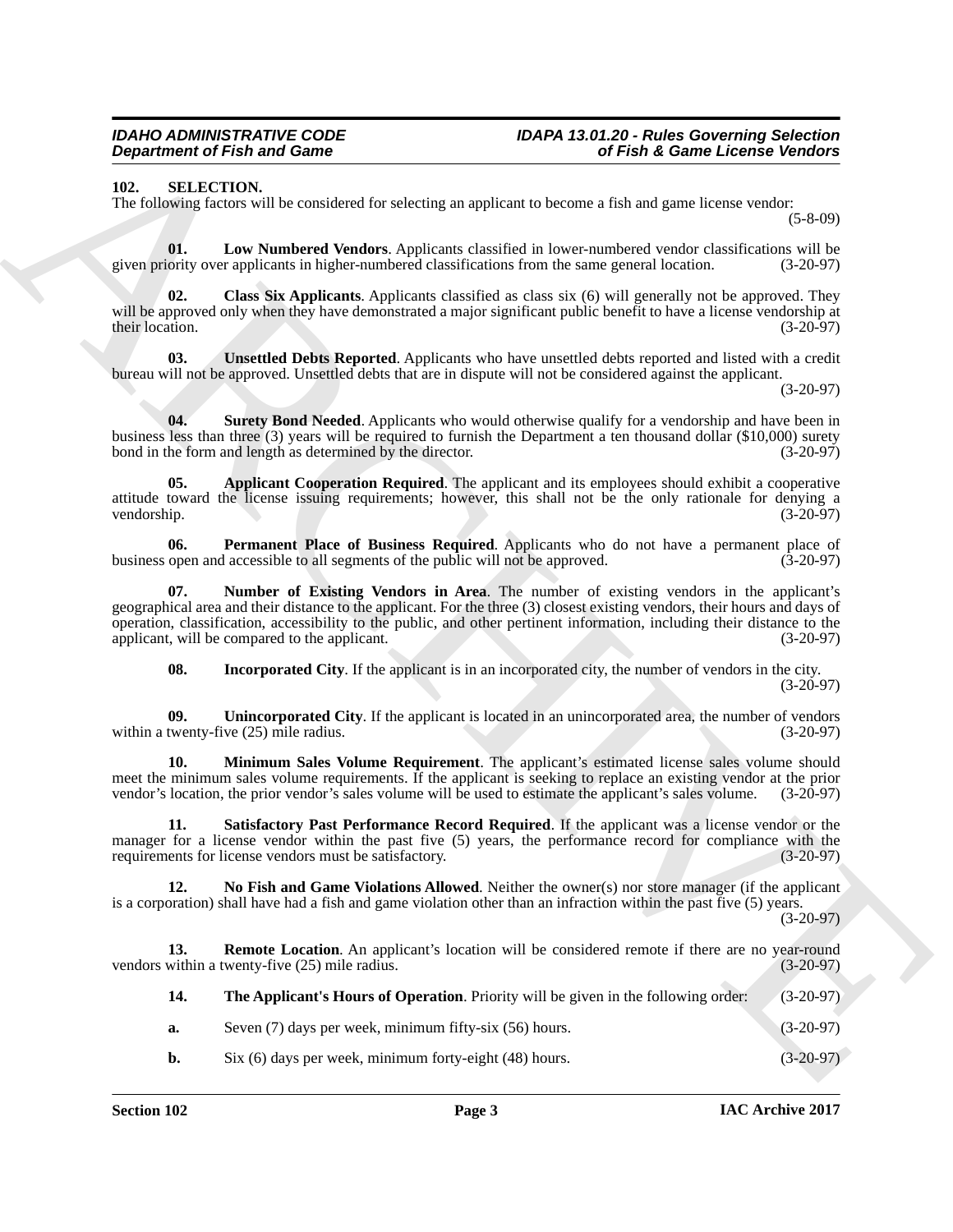<span id="page-4-8"></span><span id="page-4-6"></span><span id="page-4-5"></span>

| $c_{\cdot}$ | Five $(5)$ days per week, minimum forty $(40)$ hours.      | $(3-20-97)$ |
|-------------|------------------------------------------------------------|-------------|
| d.          | Four $(4)$ days per week, minimum thirty-two $(32)$ hours. | $(3-20-97)$ |

| <b>Department of Fish and Game</b> |                                                                                                                                                                                                                                                                                                                                                                                                                                                                                       | of Fish & Game License Vendors |             |
|------------------------------------|---------------------------------------------------------------------------------------------------------------------------------------------------------------------------------------------------------------------------------------------------------------------------------------------------------------------------------------------------------------------------------------------------------------------------------------------------------------------------------------|--------------------------------|-------------|
| $c_{\cdot}$                        | Five (5) days per week, minimum forty (40) hours.                                                                                                                                                                                                                                                                                                                                                                                                                                     |                                | $(3-20-97)$ |
| d.                                 | Four (4) days per week, minimum thirty-two (32) hours.                                                                                                                                                                                                                                                                                                                                                                                                                                |                                | $(3-20-97)$ |
| 15.                                | <b>Turnover in Vendorship of Location.</b> The number of times the location has had a turnover in the<br>vendorship. Three (3) changes of ownership in any twenty-four (24) month period are considered excessive and the<br>application may not be approved for this reason.                                                                                                                                                                                                         |                                | $(3-20-97)$ |
| 16.                                | <b>Length of Time in Business.</b> Except as otherwise provided in these rules, all applicants for a new<br>license vendorship should have been established in business for at least one (1) year. The Department may waive this<br>requirement in the case of a license vendor applicant located in a remote area if there is a Department or public need<br>for license availability. Changes in ownership at established vendor locations will be handled on a case-by-case basis. |                                | $(3-20-97)$ |
| 17.                                | <b>Distance to Fishing and Hunting Areas.</b>                                                                                                                                                                                                                                                                                                                                                                                                                                         |                                | $(3-20-97)$ |
| a.                                 | Distance zero $(0)$ to ten $(10)$ miles.                                                                                                                                                                                                                                                                                                                                                                                                                                              |                                | $(3-20-97)$ |
| b.                                 | Distance eleven $(11)$ to twenty $(20)$ miles.                                                                                                                                                                                                                                                                                                                                                                                                                                        |                                | $(3-20-97)$ |
| c.                                 | Distance twenty-one $(21)$ to thirty $(30)$ miles.                                                                                                                                                                                                                                                                                                                                                                                                                                    |                                | $(3-20-97)$ |
| d.                                 | Distance thirty-one $(31)$ to forty $(40)$ miles.                                                                                                                                                                                                                                                                                                                                                                                                                                     |                                | $(3-20-97)$ |
| е.                                 | Distance forty-one (41) miles and greater.                                                                                                                                                                                                                                                                                                                                                                                                                                            |                                | $(3-20-97)$ |
| 18.                                | Need Determination. Can the public reasonably obtain licenses/tags without this vendor.                                                                                                                                                                                                                                                                                                                                                                                               |                                | $(3-20-97)$ |
| 19.<br>reached.                    | Vendor Ceiling. Qualified applications will be approved until the active vendor ceiling has been                                                                                                                                                                                                                                                                                                                                                                                      |                                | $(3-20-97)$ |
| 103.                               | <b>ACTIVE VENDOR CEILING.</b><br>The number of active vendors, including approved vendor applicants, is limited to four hundred seventy-five (475).                                                                                                                                                                                                                                                                                                                                   |                                | $(5-8-09)$  |
| 104.                               | <b>CONFLICT OF INTEREST.</b><br>It has been department policy since January 1, 1980, that no vendorship application will be approved if the applicant<br>is a member of the Idaho Fish and Game Commission or a department employee unless the contract is made with a<br>publicly-held corporation for its general benefit.                                                                                                                                                          |                                | $(3-20-97)$ |
| $105. - 999.$                      | (RESERVED)                                                                                                                                                                                                                                                                                                                                                                                                                                                                            |                                |             |
|                                    |                                                                                                                                                                                                                                                                                                                                                                                                                                                                                       |                                |             |
|                                    |                                                                                                                                                                                                                                                                                                                                                                                                                                                                                       |                                |             |
|                                    |                                                                                                                                                                                                                                                                                                                                                                                                                                                                                       |                                |             |
|                                    |                                                                                                                                                                                                                                                                                                                                                                                                                                                                                       |                                |             |
|                                    |                                                                                                                                                                                                                                                                                                                                                                                                                                                                                       |                                |             |
|                                    |                                                                                                                                                                                                                                                                                                                                                                                                                                                                                       |                                |             |
|                                    |                                                                                                                                                                                                                                                                                                                                                                                                                                                                                       |                                |             |
|                                    |                                                                                                                                                                                                                                                                                                                                                                                                                                                                                       |                                |             |

#### <span id="page-4-9"></span><span id="page-4-7"></span><span id="page-4-3"></span><span id="page-4-0"></span>**103. ACTIVE VENDOR CEILING.**

#### <span id="page-4-4"></span><span id="page-4-2"></span><span id="page-4-1"></span>**104. CONFLICT OF INTEREST.**